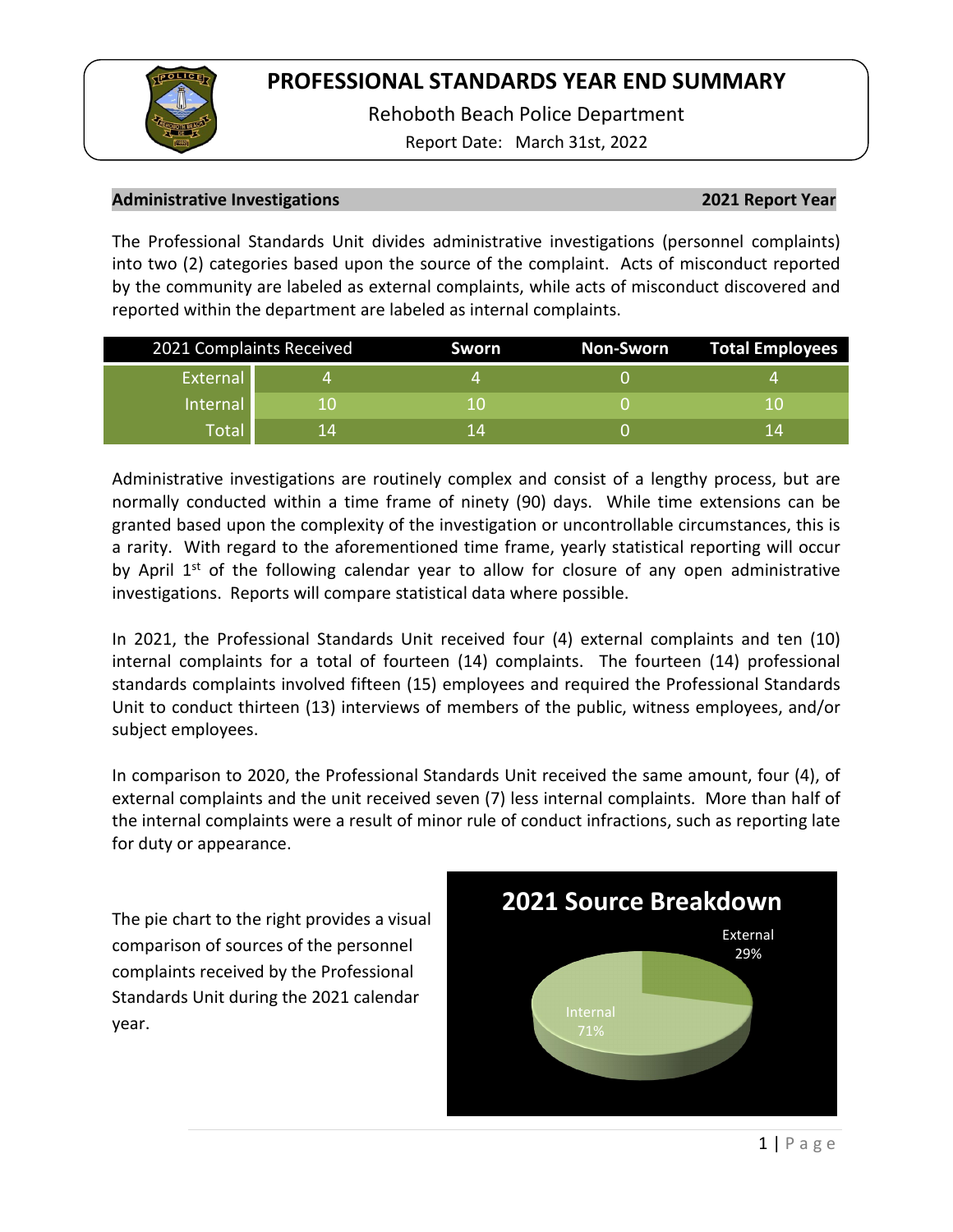

Rehoboth Beach Police Department Report Date: March 31st, 2022

### **Age & Tenure as a Complaint Factor 2021 Report Year**

The graphs below illustrate a breakdown by age and tenure of the fifteen (15) employees involved in the 2021 professional standard complaints. The chart on the left illustrates the ages of those involved in the complaints and the chart on the right illustrates the tenure of the employees involved. Neither illustration reveals any evident trends or patterns; however the disproportion number of complaints associated with employees under the age of twenty-five (25) with less than five (5) years tenure can be directly associated to the yearly hiring of seasonal police officers that serve from May through October.



### **Classification of Complaints 2021 Report Year**

The Professional Standards Unit, which is responsible for investigating all personnel related complaints, receives a wide range of allegations over the course of the calendar year. For statistical reporting purposes, the Professional Standards Unit classifies these complaints into five types of allegations, which are;

**Neglect** When an employee fails to complete acts or responsibilities that are within the normal scope of the employee's duties.

**CUBO** (Conduct Unbecoming an Officer) When an employee acts or behaves in a manner deemed inappropriate for the employee's position and/or employee's of the police department.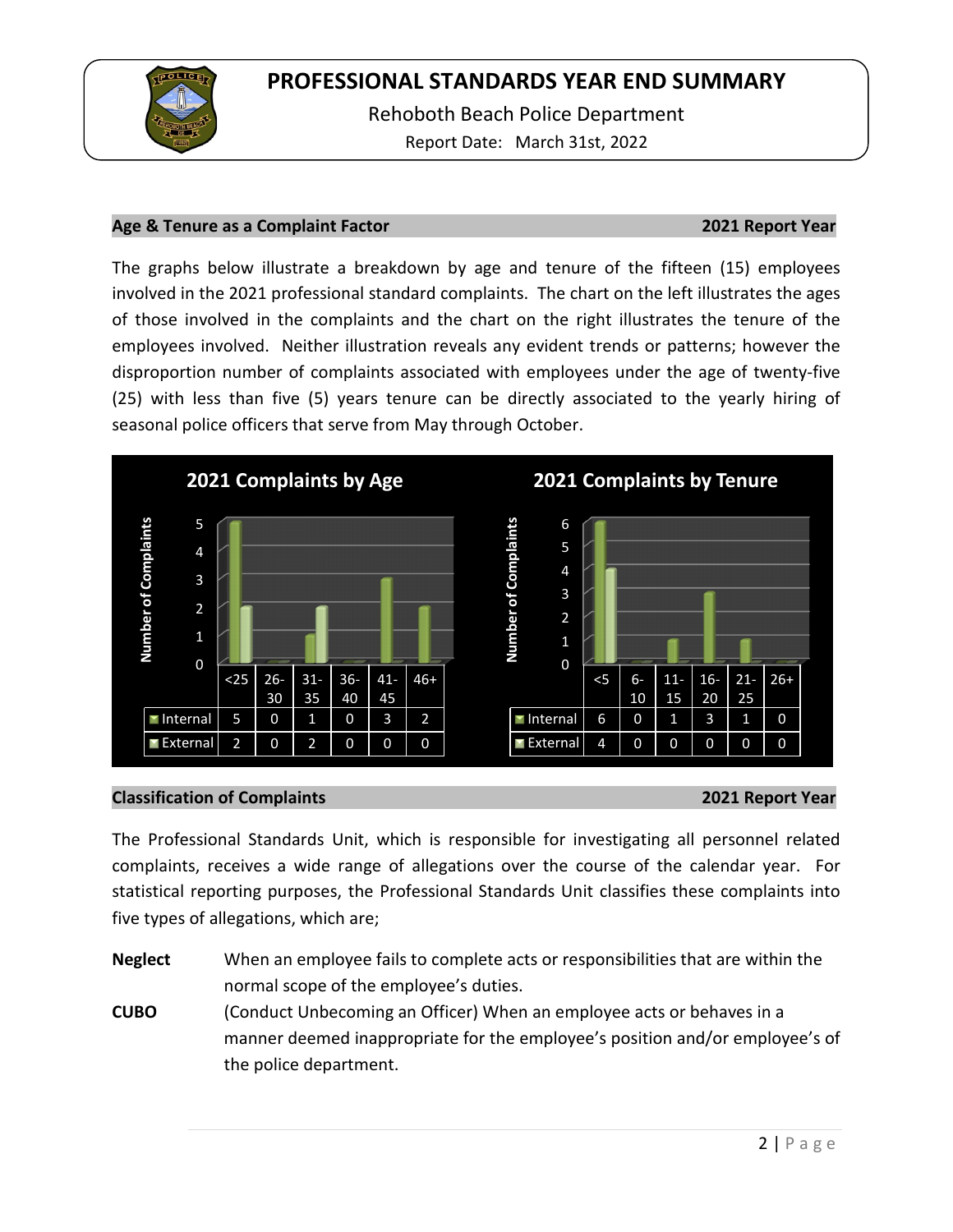

Rehoboth Beach Police Department

Report Date: March 31st, 2022

| <b>UOEF</b>   | (Use of Excessive Force) When it is alleged that an employee used excessive<br>force.                                             |
|---------------|-----------------------------------------------------------------------------------------------------------------------------------|
| TA            | (Traffic Accident) When an employee was involved in and believed to be<br>responsible for causing a preventable traffic accident. |
| <b>Policy</b> | When an employee has committed a policy violation that does not meet the<br>above categories.                                     |

It is important to note that one (1) complaint can be classified as multiple allegations. For instance, if an allegation was made that an officer was rude and used excessive force, that one (1) complaint would be filed as two (2) allegations; however, this situation did not occur in 2021.

|                |    |         |         |    | Allegation # of Internal % of Internal % of Total # of External % of External % of Total |       |
|----------------|----|---------|---------|----|------------------------------------------------------------------------------------------|-------|
| <b>Neglect</b> | 8  | 80.0%   | 57.1%   | 3  | 75%                                                                                      | 21.4% |
| <b>CUBO</b>    |    | 10.0%   | 7.1%    | 1  | 25%                                                                                      | 7.1%  |
| <b>UOEF</b>    | 0  | $0.0\%$ | $0.0\%$ | 'O | $0.0\%$                                                                                  | 0.0%  |
| TA             | 0  | 0.0%    | 0.0%    | 0  | $0.0\%$                                                                                  | 0.0%  |
| Policy         | 0  | 0.0%    | 0.0%    | 0  | 0.0%                                                                                     | 0.0%  |
| * Inquiries    |    | 10.0%   | 7.1%    | 0  | 0.0%                                                                                     | 0.0%  |
|                | 10 |         | 71.4%   | 4  |                                                                                          | 28.6% |

*\* One (1) of the fourteen (14) investigations conducted was an internal inquiry, which absent an allegation, is an effort by the agency to take a closer look at an event to determine if grounds exist to validate a formal allegation. In this case it was determined no violations occurred; therefore, no allegations were made.* 

| <b>Classification of Investigative Findings</b> | 2021 Report Year |
|-------------------------------------------------|------------------|
|                                                 |                  |

Rehoboth Beach Police Department General Order 262A, Section 6 requires that upon completion of a professional standard investigation, it must be classified with one (1) of the following dispositions:

| <b>Exonerated</b> | (Proper Conduct) Proof positive that no violation occurred. |  |
|-------------------|-------------------------------------------------------------|--|
|-------------------|-------------------------------------------------------------|--|

**Sustained** (Improper Conduct) Proof positive that a violation occurred.

**Not Sustained** (Insufficient Evidence) A lack of evidence to prove a violation occurred or did not occur.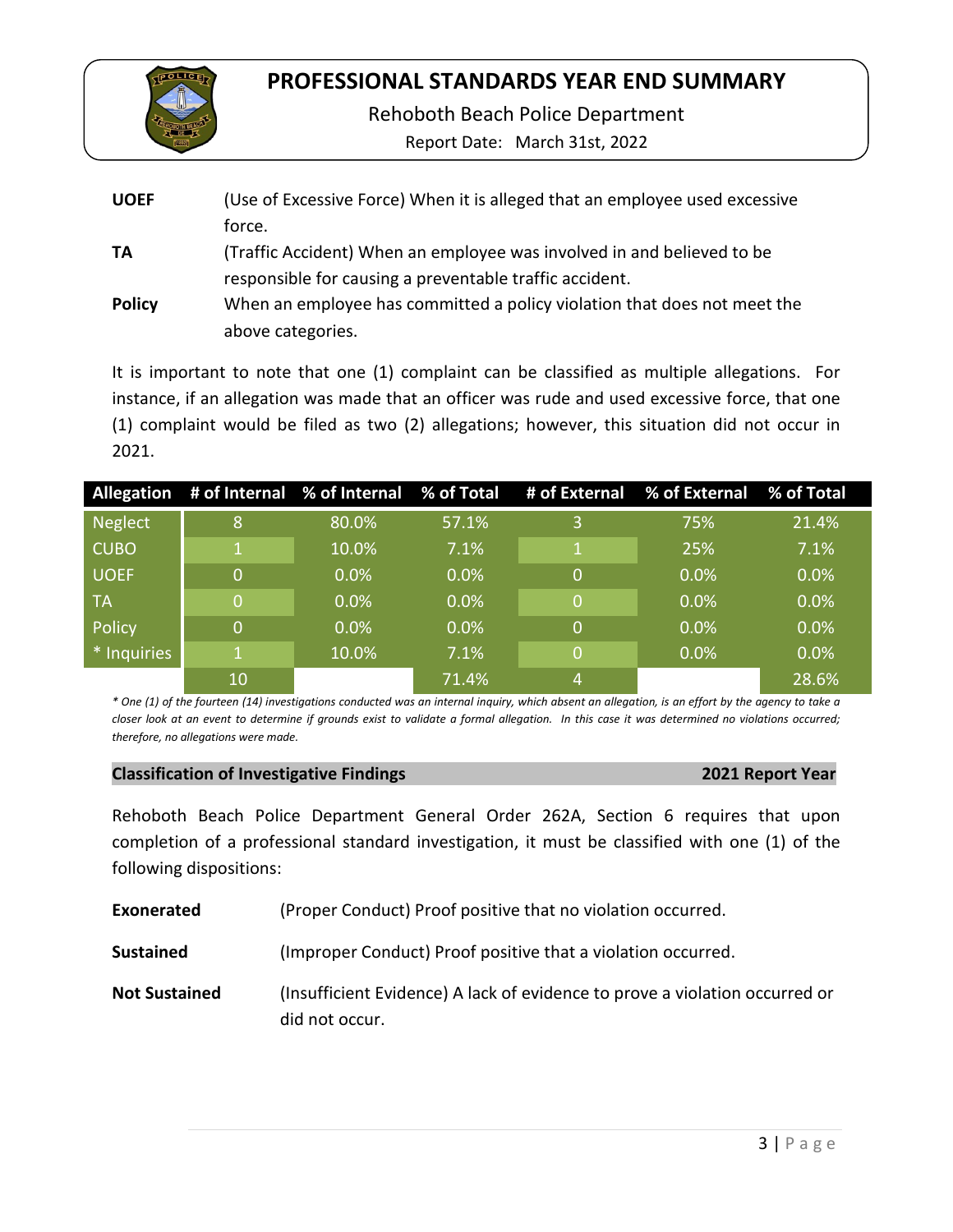

Rehoboth Beach Police Department

Report Date: March 31st, 2022

| <b>Policy Failure</b> | Recognition that departmental policies or procedures failed to anticipate |
|-----------------------|---------------------------------------------------------------------------|
|                       | the specific violation resulting in an immediate review/revision of the   |
|                       | policy in question.                                                       |

**Unfounded** The violation did not occur or failed to involve departmental personnel.

In 2021, fifteen (15) total employees were subjects of Professional Standards investigations resulting from fourteen (14) total complaints. The below chart illustrates the dispositions of the fourteen (14) investigations of the fifteen (15) employees.



## **Corrective Action 2021 Report Year**

Of the five (5) disposition classifications listed above, only sustained outcomes result in some form of corrective action being taken against the employee. The chart below illustrates a breakdown of the types of corrective actions imposed upon the nine (9) employees who were subjects of professional standards investigations that were sustained.

It is important to note that corrective actions taken against employees are a result of sustained investigations and are determined by a disciplinary matrix associated with the departmental rules of conduct. Therefore, less serious violations of the rules of conduct will result in less punitive corrective actions, such as a notice of counseling or an official reprimand.